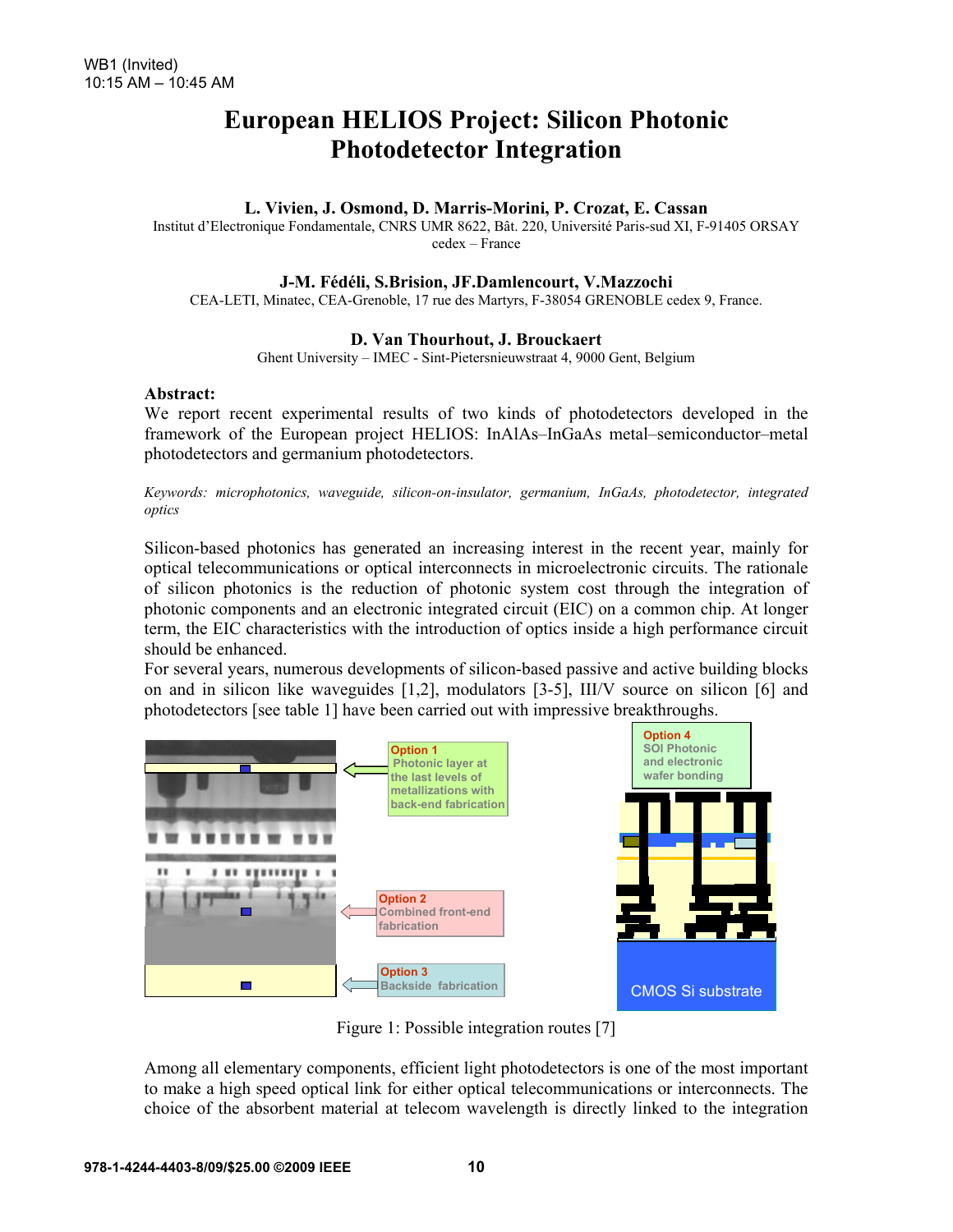scheme we choose. Indeed, two kinds of active material can be used to detect light on silicon: germanium which is directly compatible with CMOS technology and III–V compound semiconductors wich can be heterogeneously integrated. Different integration technology options are presented in figure 1.

The integration schemes presented in figure 1 require different material strategies for photonic devices, especially for active components. Indeed, in option 1 often called 3D integration or above IC integration, the photonic layer is realized at the metallization levels with back-end of the line technology (BEOL). In this case, all photonic devices are processed at low temperature and efficient III-V material will be used. In the option 2, III-V material can hardly integrated at the level of silicon transistor. While While in other options, either III-V or germanium can be used with a slight preference to consider monolithic integration using germanium instead of III-V components. In the framework of European project Helios, each option will be considered and both III-V and germanium photodetectors integrated in silicon waveguides are studied. Table 1 presents a non-exhaustive state of the art of photodetectors in/on silicon using either III-V materials bonded on Si or germanium on silicon.

Ge-on-Si photodetectors **III-V-on-Si photodetectors** 

|                          |             |                   |                  | let                      |               | <u>and and a group</u> | 10000        | N Contact<br><b>BUSINESS ALL</b> |
|--------------------------|-------------|-------------------|------------------|--------------------------|---------------|------------------------|--------------|----------------------------------|
|                          | <b>MIT</b>  | UPS-IEF<br>& LETI | <b>INTEL</b>     | <b>UPS-IEF</b><br>& LETI | <b>PICMOS</b> | <b>IMEC</b>            | <b>INTEL</b> | LETI                             |
| Year                     | 2007        | 2007              | 2007             | 2008                     | 2006          | 2007                   | 2007         | 2007                             |
| structure                | <b>PIN</b>  | <b>MSM</b>        | <b>PIN</b>       | <b>PIN</b>               | <b>PIN</b>    | <b>MSM</b>             | <b>PIN</b>   | <b>PIN</b>                       |
| Dark current<br>at $-1V$ | $~1$ µA     | $~100 \mu A$      | $~170~\text{nA}$ | ~20~nA                   | $~1$ nA       | $~1$ nA                | $~50$ nA     | ~10~h                            |
| Responsivity             | $~1.08$ A/W | $> 1$ A/W         | $\sim$ 0.9 A/W   | $~1$ A/W                 | $~10.45$ A/W  | $~1$ A/W               |              | $\sim$ 0.31 A/W  $\sim$ 0.01 A/W |
| <b>Bandwidth</b>         | 7.2 GHz     | 25 GHz            | 31 GHz           | 42 GHz                   | 33 GHz        |                        | $0.5$ GHz    |                                  |

Table 1: Non-exhaustive state of the art germanium and III-V photodetectors on silicon [8-16].

In the framework of the European project HELIOS, compact and efficient InAlAs–InGaAs metal–semiconductor–metal photodetectors and germanium photodetectors integrated on silicon-on-insulator (SOI) waveguides are studied and optimized to achieve data transmission up to 40Gbit/s. dark-current and responsivity at a wavelength of 1.55µm of both III-V and Ge waveguide photodetectors are about few nA and 1 A/W respectively.

As an example, we obtained an open eye diagram from a vertical pin Ge-on-Si diode integrated with a rib waveguide, modulated at 40Gb/s, as shown in Fig. 2.